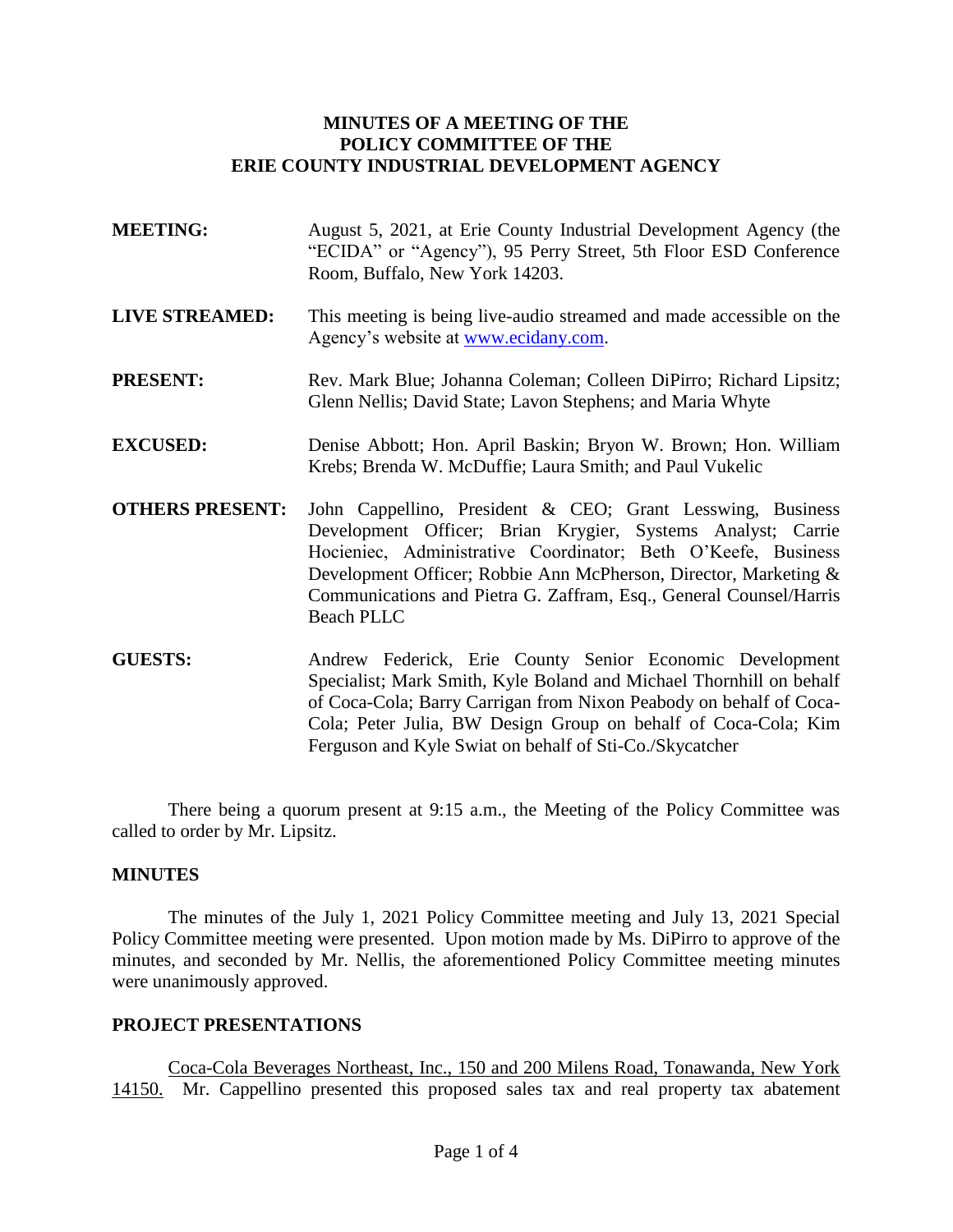benefits project involving the demolition of a 14,490 sq. ft. former trucking facility at 150 Milens Road followed by the construction of a building consisting of 20,000 sq. ft. of office space and 43,000 sq. ft. of new warehouse space on the site. Once this phase is completed, Coca-Cola will transfer operations from the warehouse located at 200 Milens Road to the newly constructed warehouse at 150 Milens Road. The next phase will consist of the demolition of the existing 88,121 sq. ft. warehouse at 200 Milens Road and the construction of a 49,000 sq. ft. warehouse facility.

General discussion ensued.

Mr. Cappellino stated that in exchange for providing the sales and use tax and real property tax abatement benefits, the approval of this project will be conditioned upon adherence to certain material terms and conditions with respect to the potential modification, recapture and/or termination of financial assistance as follows:

| Condition               | Term                       | <b>Recapture Provision</b>                        |
|-------------------------|----------------------------|---------------------------------------------------|
|                         |                            | Investment amount equal to or greater than 85%    |
|                         |                            | of project amount.                                |
|                         |                            | Total Project Amount = $$22,611,507$              |
| <b>Total Investment</b> | At project completion      | $85\% = $19,219,781$                              |
|                         | Coincides with 10-year     |                                                   |
| Employment              | <b>PILOT</b>               | Maintain Base $= 124$                             |
|                         |                            | Adherence to policy including quarterly           |
| Local Labor             | <b>Construction Period</b> | reporting                                         |
|                         | Coincides with 10-year     |                                                   |
| Pay Equity              | <b>PILOT</b>               | Adherence to policy                               |
|                         | Coincides with 10-year     |                                                   |
| Unpaid Tax              | <b>PILOT</b>               | Adherence to policy                               |
|                         | Coincides with 10-year     | Recapture of state and local sales taxes and real |
| Recapture Period        | <b>PILOT</b>               | property taxes                                    |

# **Draft Recapture Material Terms**

Mr. Blue moved and Ms. DiPirro seconded to recommend the project as proposed be forwarded to the members of the ECIDA for approval. Mr. Lipsitz called for the vote and the project was then unanimously approved.

Skycatcher Holdings, LLC, 15 Cobham Drive, Orchard Park, New York 14127. Mr. Cappellino presented this proposed sales tax and mortgage recording tax benefits project involving the renovating of 15 Cobham facility and then transfer operations from the existing leased facility to the newly renovated and more efficiently laid-out facility. The lease on the current site expires in August 2023. The new facility will provide office, manufacturing and research and development functional areas. It will be used for manufacturing all antenna systems and related components including raw material parts.

General discussion ensued.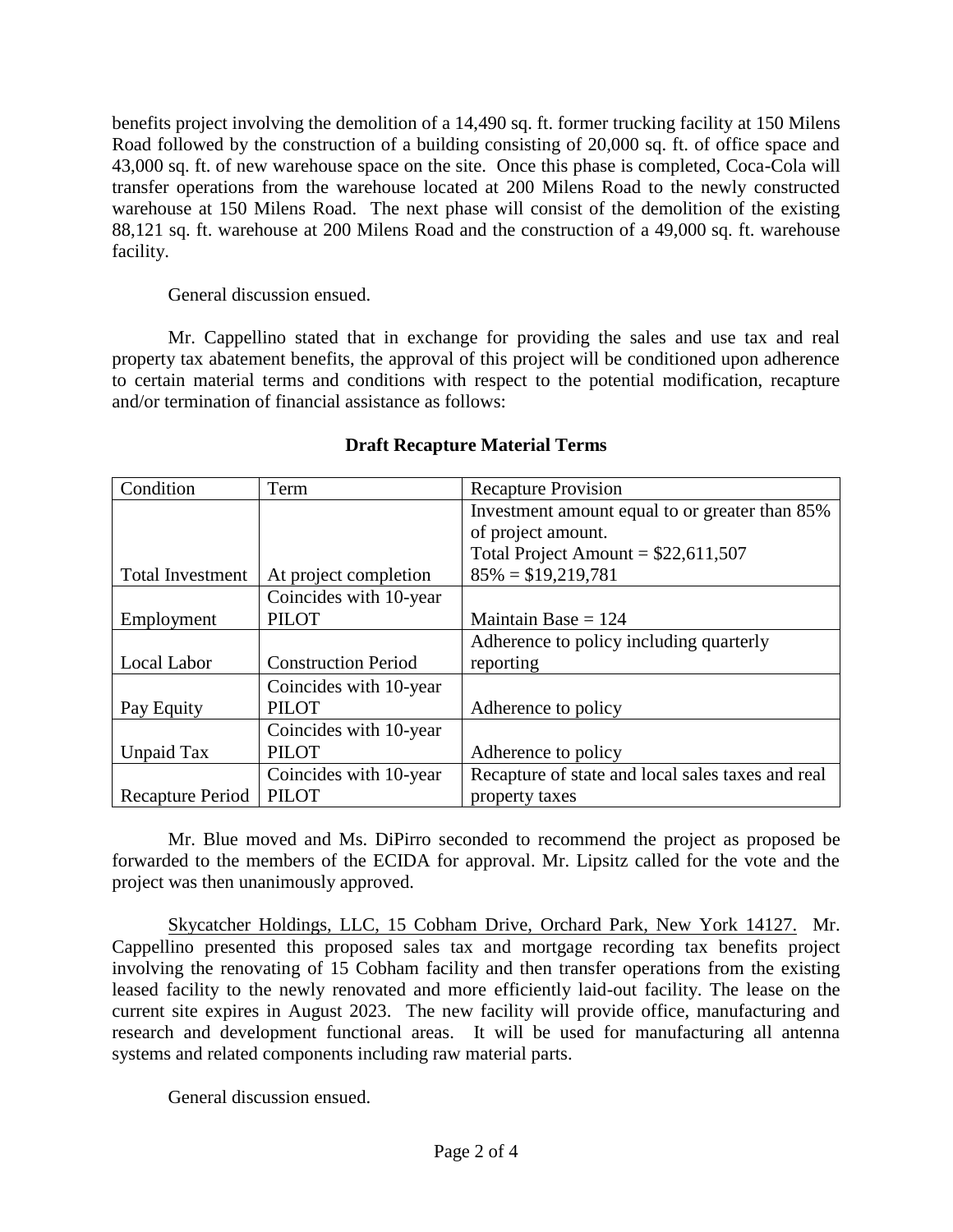Mr. Cappellino stated that in exchange for providing the sales and use tax and mortgage recording tax exemption benefits, the approval of this project will be conditioned upon adherence to certain material terms and conditions with respect to the potential modification, recapture and/or termination of financial assistance as follows:

| Condition               | Term                       | <b>Recapture Provision</b>                     |
|-------------------------|----------------------------|------------------------------------------------|
|                         |                            | Investment amount equal to or greater than 85% |
|                         |                            | of project amount.                             |
|                         |                            | Total Project Amount = $$2,879,000$            |
| <b>Total Investment</b> | At project completion      | $85\% = $2,447,150$                            |
|                         |                            | Retained Jobs - 41                             |
|                         |                            | Create 85% of Projected                        |
|                         |                            | Projected = $6$                                |
|                         | Coincides with             | $85\% = 5$                                     |
| Employment              | recapture period           | Recapture Employment = $46$                    |
|                         |                            | Adherence to policy including quarterly        |
| Local Labor             | <b>Construction Period</b> | reporting                                      |
|                         | Coincides with             |                                                |
| Pay Equity              | recapture period           | Adherence to policy                            |
|                         | Coincides with             |                                                |
| Unpaid Tax              | recapture period           | Adherence to policy                            |
|                         | 2 years after project      | Recapture of state and local sales taxes and   |
| Recapture Period        | completion                 | mortgage recording tax                         |

# **Draft Recapture Material Terms**

Mr. State moved and Mr. Blue seconded to recommend the project as proposed be forwarded to the members of the ECIDA for approval. Mr. Lipsitz called for the vote and the project was then unanimously approved.

## **SOLAR PILOTS UPDATE**

Mr. Cappellino stated he is continuing to receive requests for solar PILOTs. Mr. Cappellino reviewed the changes to the draft off site commercial solar photovoltaic policy which was provided in the Board package. He noted that the Policy Committee contemplates entering into a Host Community Agreement with the County to fund agricultural programs. Further discussion on the solar PILOT program will be held at the August Board meeting.

General discussion ensued.

## **MWBE UPDATE**

Ms. Whyte advised there has been progress made on defining good faith efforts and setting parameters/definitions for compliance, and they will continue the review of, and revisions to, the draft MWBE Policy at the next Special Policy Committee meeting on August 12, 2021.